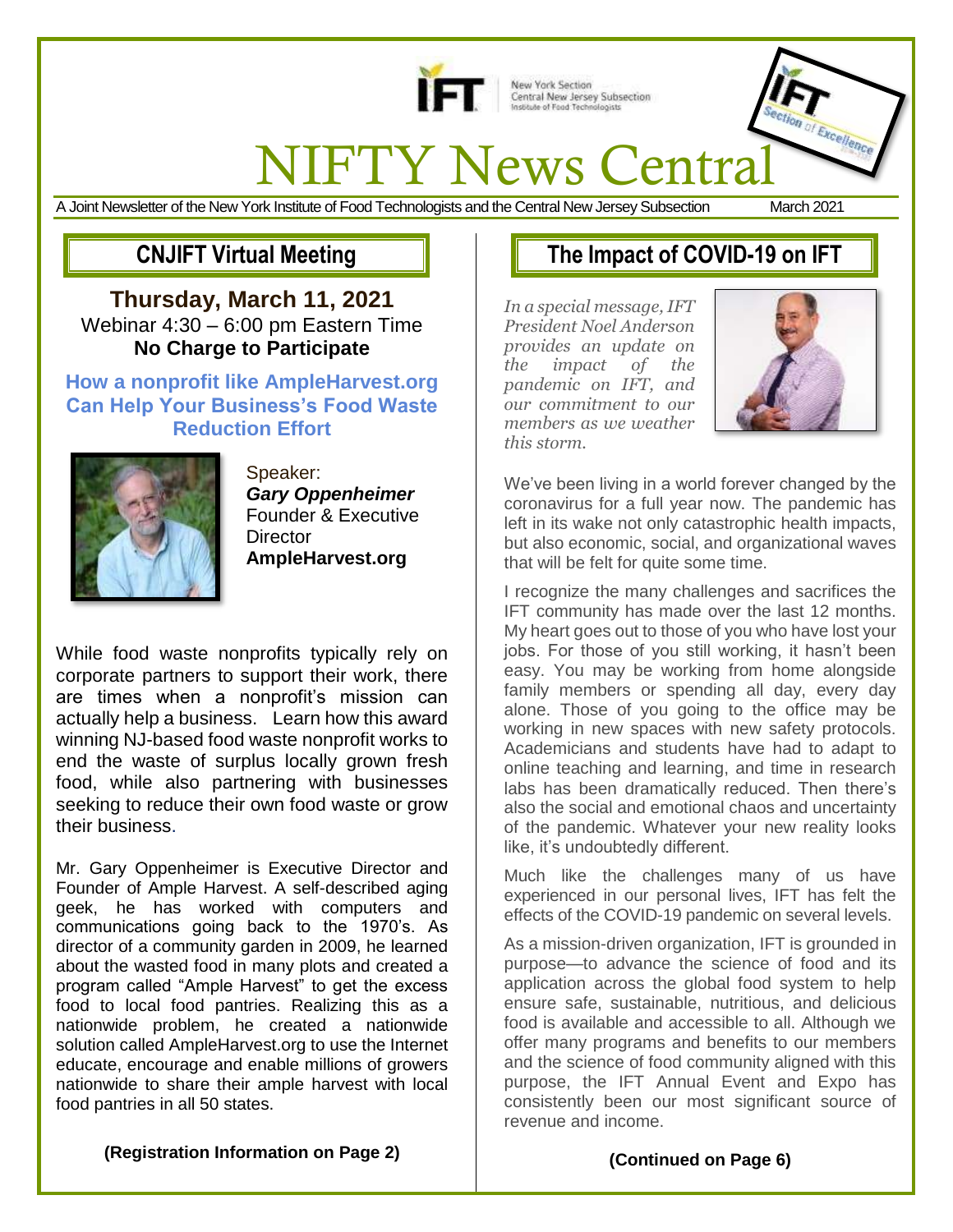## **Register for CNJIFT Virtual Meeting**

#### **How to Register**

This Zoom meeting is being conducted on a complimentary basis. There is no charge to participate, but pre-registration is required. Complete the online registration form at [https://nyift.org/events/cnjift-dinner-meetings/.](https://nyift.org/events/cnjift-dinner-meetings/)

Once registered you will receive a confirmation closer to the date of the meeting with a link containing the Meeting ID and the Password. Please log in about 10 minutes prior to the start of the webinar to avoid any technical issues.



# **2021 UPCOMING MEETINGS**

**\*\*** Indicates Board Meetings Held. *Members are encouraged to participate.* 

- Thursday Joint Virtual NYIFT/Nutmeg Meeting \*\*April 29 **Design Features of PepsiCo's New Laboratory** Kevin O'Sullivan, SVP, R&D – Global Beverages, PepsiCo
- Thursday **NYIFT Suppliers Day & Career Fair** May 6 *Meadowlands Expo – Secaucus, NJ*
- Monday **CNJIFT Golf Outing** June 14 *Cranbury Golf Club – Cranbury, NJ*
- July 18-21 IFT 2021 Chicago, IL Details will be available at <https://www.iftevent.org/>

#### **2021 NEWSLETTER DEADLINES**

This Newsletter is a publication of the New York Institute of Food Technologists and the Central New Jersey Subsection. The opinions expressed in this Newsletter are the opinions of the contributors and do not necessarily represent the official position of IFT, or the NY/CNJ sections of IFT and should not be interpreted as such.

Articles can be faxed to the NYIFT Office at 201-490-5922 or emailed to [nyiftoffice@optonline.net](mailto:nyiftoffice@optonline.net)

## *NYIFT Officers*

**CHAIR** Spencer Sullivan **PepsiCo** Spencer.sullivan@pepsico.com

#### **CHAIR-ELECT**

Shirin Madanshekaf **PepsiCo** shirin.madanshekaf@pepsico.com

#### **PAST CHAIR**

Marlene Hyme Flavor & Fragrance Specialties m.hyme@ffs.com

#### **SECRETARY**

Yangyang Jin Sun Chemical yangyangjin52@gmail.com

#### **SECRETARY-ELECT**

Gina Cobianchi Nestle US Nutrition Gina.cobianchi@us.nestle.com

#### **TREASURER** *(Exp. 2022)*

Melanie Gong **Citromax** mgong@citromax.com

#### **TREASURER-ELECT**

Sally McLeod Morgan Stanley finpro@hotmail.com

#### **DIRECTORS-AT-LARGE**

Suzanne Mutz-Darwell *– Exp. 2021* Firmenich suzanne.mutz.darwell@firmenich.com

Marc Meyers *– Exp. 2022* Meyers Consulting marc.meyers@meyersconsulting.com

#### **NYIFT OFFICE**

**P.O. Box 138 Cresskill, NJ 07626 Tel: 201-905-0090 Fax: 201-490-5922**

**Email: nyiftoffice@optonline.net**

**Visit us at www.nyift.org**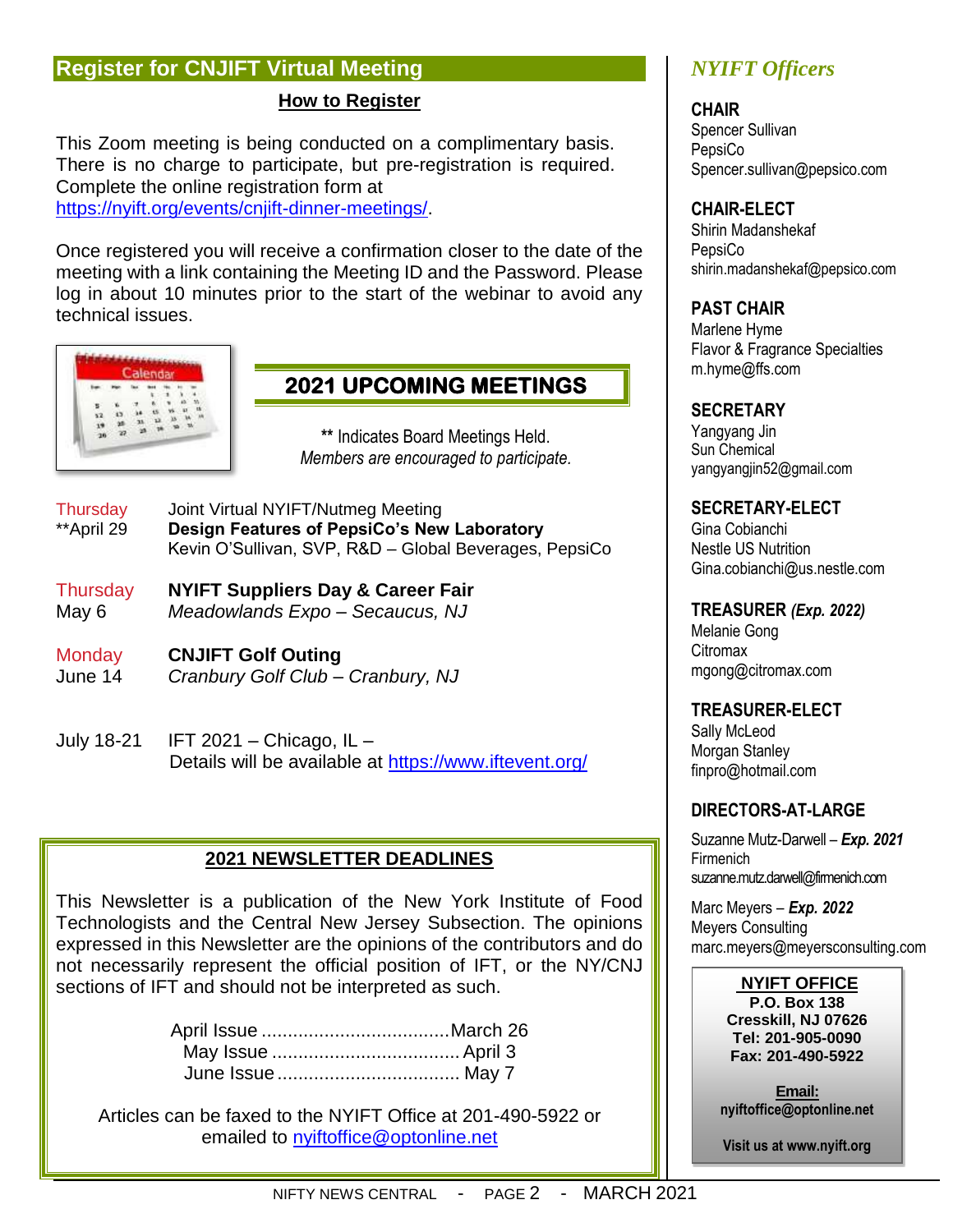## *CNJIFT Officers*

**CHAIR** Amy Gilliland amygilliland00@gmail.com

**CHAIR-ELECT & NY LIAISON** *Open Position*

### **PAST CHAIR**

Ryan Gaboy bioMérieux ryan.gaboy@biomerieux.com

#### **SECRETARY**

Joe Auslander Panos Brands joeauslander@gmail.com

#### **TREASURER**

Ronnie McBurnie Groncki Associates ronniemcb@verizon.net

#### **DIRECTORS-AT-LARGE**

Jo Ann Fritsche *Exp. 2021* IFF [jo.ann.fritsche@iff.c](mailto:jo.ann.fritsche@iff)om

Maria Manisero *Exp. 2022* IFF [maria.manisero@iff.com](mailto:maria.manisero@iff.com)

#### **NYIFT/CNJIFT STUDENT REPRESENTATIVES**

**Graduate Student** Shuo Yuan Rutgers University Dept. of Food Science sy362@scarletmail.rutgers.edu

#### **Undergraduate Student**

Akino Tomizawa Rutgers University Dept. of Food Science akino.tomizawa@rutgers.edu

**nyiftoffice@optonline.net**

## **STUDENT NIGHT – Poster Presentation Recap**

This year's Student Night was certainly different and the students who applied for the scholarships and poster applications all adapted very well during the interviews via Zoom. They should all be commended for their professionalism to stay on time and keep the judges engaged throughout their virtual time. Special thanks to the judges this year – Chair Carol BoNey, Gloria Dematos Stern, Amy Gilliland, Paul Takhistov, and Bev Tepper. A big THANK YOU goes to Debbie Koch at Rutgers for coordinating the logistics for the interviews and Poster Presentations and special thanks to Gerri at the NYIFT Office for facilitating the Zoom interviews and for organizing the poster presentations online so that the students could visit with members live!

#### **Congratulations NYIFT Scholarship Winners . . .**

**Graduate Student Winners** (\$1,500 each): Marina Girbal Gonzalez | Ke Sui | Kevin Tveter | Ting Zheng

**Undergraduate Student Winner** (\$1,000):

Akino Tomizawa

#### **Congratulations NYIFT Poster Presentation Winners . . .**

First Place \$500: **Kui Sui** for the poster: *Cannabidiol CBD Reduces Inflammation and bone loss in a murine model of female postmenopause* 

Second Place \$300: **Regina O'Brien** for the poster: Development of lexicon to describe Brassicaceae and non-Brassicaceae baby leafy greens grown with Controlled Environment Agriculture with links to chemical composition

Third Place \$200: **Michael Shen** for the poster: *Sweetener type determines the rate of carbonic acid synthesis in carbonated drinks*

Undergraduate Special Recognition \$100: **Akino Tomizawa** for the poster: *GRAS Flavonols as Potential Molecular Probes of Physical Properties in Food Systems*

This year we created an opportunity for **Team Competitions** to submit their entry. **Congratulations** to the following Team who was awarded for their Product Development Competition: Smart Snacks for Kids. The team shared the award of \$300.

Aditya Ambole | Erika Cochran | Leslie Mora | Natasia Ortiz

The Poster Presentations are all available online at the NYIFT Virtual Galleria. We encourage you to browse the booths and review what amazing research the students are doing with their professors. Access is available here:

[https://nyift.org/nyift-virtual-suppliers-expo/.](https://nyift.org/nyift-virtual-suppliers-expo/) If you forgot your passcode from the Virtual Suppliers Expo, simply fill out a quick attendee form and you'll receive your passcode to enter the floor plan. Once you click on the Floor Plan, you will see a section marked "**Poster Presentations**". You can contact the students via **their email address; the Zoom link is inactive.**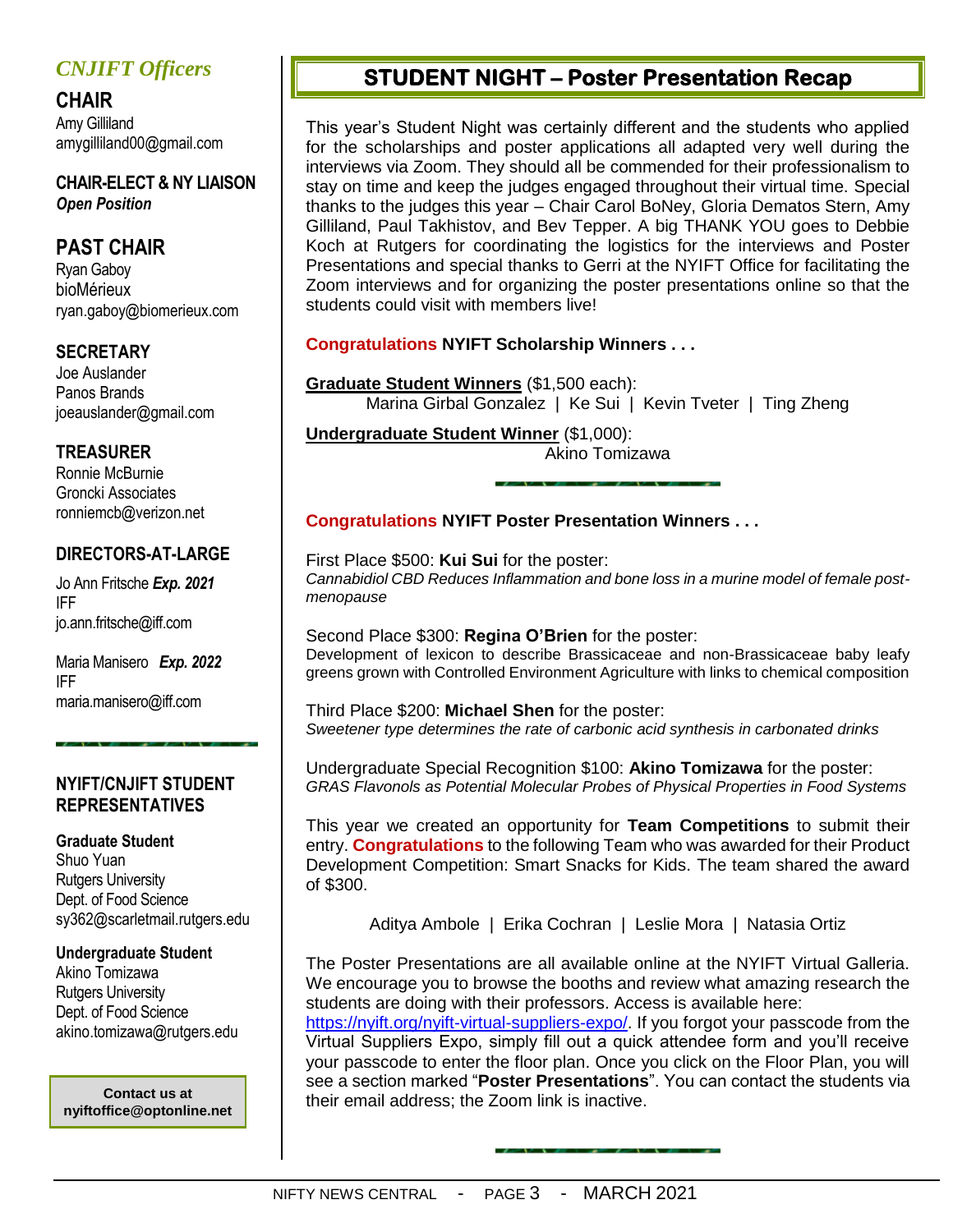# **2020-2021 NYIFT CORPORATE SPONSORS**

as of February 26, 2021 – A star  $(\ast)$  indicates a new Corporate Sponsor for 2021. Those companies in **BOLD** have renewed their sponsorship for 2021. Time to Renew! To be listed in the APRIL 2021 Newsletter, renewal must be received by March 26, 2021

*Thank you for supporting the NYIFT. Your contributions help fund our Scholarships and Awards.*

**Accurate Ingredients/Ingredient Resources** Acme-Hardesty **Advanced BioTech** Balchem Ingredient Solutions **Bell Flavors and Fragrances** Beverage Hill International **Biomerieux Bontoux Inc**. Certified Laboratories Inc. **Comax Flavors** Divi's Laboratories (USA), Inc. **★** Domino Specialty Ingredients DuPont Nutrition & Health **Enzyme Development Corporation** Givaudan

**GNT USA Inc. Gold Coast Ingredients Inc. Hunter Walton and Co. Inc.** Ingredient Connections Inc. **Ingredion** J.F. Kelly Company **KALSEC, Inc.** Mincing Spice Company **Palsgaard Inc.** Perimondo Scott Process Equipment Corp. Sethness - Roquette Sun Chemical  $*$ Ungerer & Company **Virginia Dare**

**Not a Corporate Sponsor?** Join Today! Get recognition on our website, newsletters and more!

#### **Some of the many benefits of being a Corporate Sponsor include:**

- \$100 discount per booth and premium booth placement at 2021 NYIFT's Suppliers' Day
- Complimentary employment advertising a savings of \$200 per ad per month!
- Your company name publicized in each issue of the NYIFT newsletter and on the website
- Publicity and recognition of your commitment to the food industry throughout the year
- Receipt of a full list of Suppliers' Day participants with their name, company and contact information shortly after Suppliers' Day.
- Opportunity to submit a project brief for a Cornell University Food Science Summer Scholar Program

There are 2 ways to join. Use the form at the end of this newsletter or complete the online form at <https://nyift.org/membership/become-a-corporate-sponsor/> and follow the payment instructions.

Questions? Contact:

Corporate Sponsor Chair Martin Slayne at 469-767-4031; [martin@slayneconsulting.com;](mailto:martin@slayneconsulting.com)

Gerri Cristantiello at the NYIFT Office at 201-905-0090; [nyiftoffice@optonline.net](mailto:nyiftoffice@optonline.net)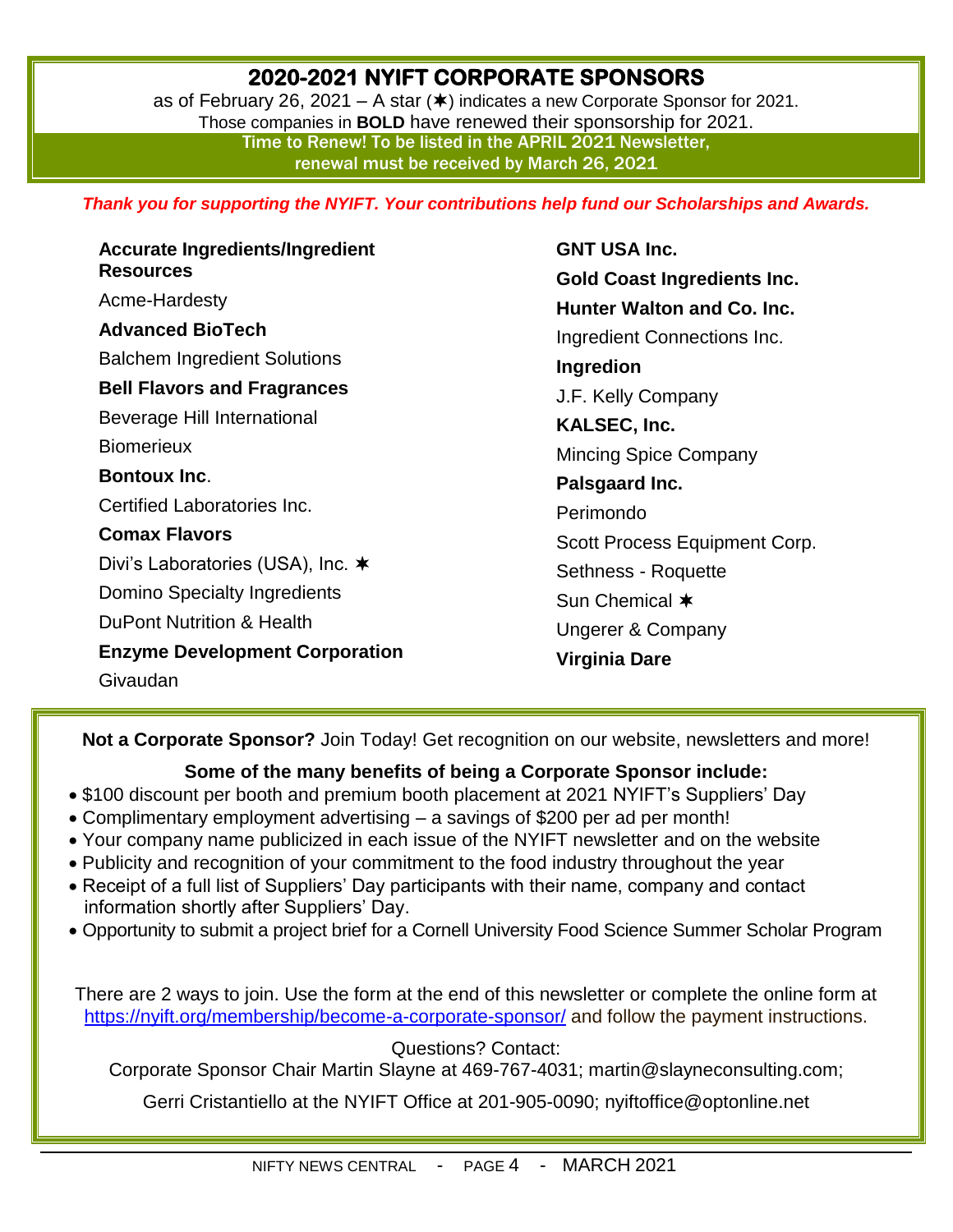**Rutgers University Undergraduate and Graduate Food Science Student Update** Written by: Akino Tomizawa (Undergraduate IFT Student Representative) and Marina Girbal (Graduate Student Association IFT Student Representative)



With the new year, the arrival of the snow, and the winter holidays, January was a quiet month for the Food Science GSA. Even though there were no events, we used the time to plan a wide range of activities for the upcoming semester. The Food Science Undergraduate Club and the GSA, in conjunction with the NYIFT Scholarship Committee and Office, worked hard to host Student Night. Unfortunately, this year's event was not in person, but it gave us the opportunity to reframe its structure. We organized a panel of young food science and agricultural professionals to discuss the topic: "Future Food Scientists: Agents of Change," which is now more relevant than ever. Our panelists each

specialized in different areas of the food industry. Mr. Nick Tarleton is currently working at Kraft-Heinz as a Data Manager, Ms. Danielle Dos Santos is an Associate Brand Manager at Mars-Wrigley, and Mr. Steven Jeanty combines his job in industry with his current undergraduate studies as a Plant Science major at Rutgers University. This virtual event featured relevant topics such as sustainability, food safety, food security and food policy.

The Undergraduate Food Science Club was busy planning another exciting and engaging semester. We kicked off the spring semester with a collaborative event with the UC Davis Food Technology Club and two of their distinguished faculty members, Dr. Maria Marco, and Dr. Luxin Wang. Dr. Richard Ludescher, Dr. George Carman, and Dr. Mukund Karwe represented Rutgers. Both students and faculty enjoyed learning about each other's programs, and the opportunity to network and socialize with students and faculty from a different university. The Chapter Buddy Program, facilitated by the IFTSA, has provided students from universities across the nation, with a unique and invaluable opportunity to connect and learn from their peers. As the reach of the food industry continues to grow on a global scale, this program allows students to be well prepared for their future careers in the industry. For Valentine's Day, our club was able to get together to learn about the connections between food and love through fun and interactive trivia games and icebreakers. The rest of the semester will continue to be filled with opportunities for professional development with the added benefit of social interactions with our friends and peers.

Student Night is always an exciting and inspiring event that students look forward to. It gives students the opportunity to celebrate each other. This year, it was especially vital that students have a sense of normalcy and the ability to support one another. Thanks to the continued support and dedication of NY/CNJIFT, students were able to come together, albeit virtually, to foster and provide a message of hope for the future. We congratulate all the winners of the undergraduate, graduate and team poster competitions this year, as well as the winners of the NYIFT undergraduate and graduate scholarships! We are all collectively so proud of all that Rutgers students (and those from other institutions) have achieved at such an unprecedented time in history. We hope to carry on these traditions and continue to strengthen our presence and ties with NY/CNJIFT and many other members.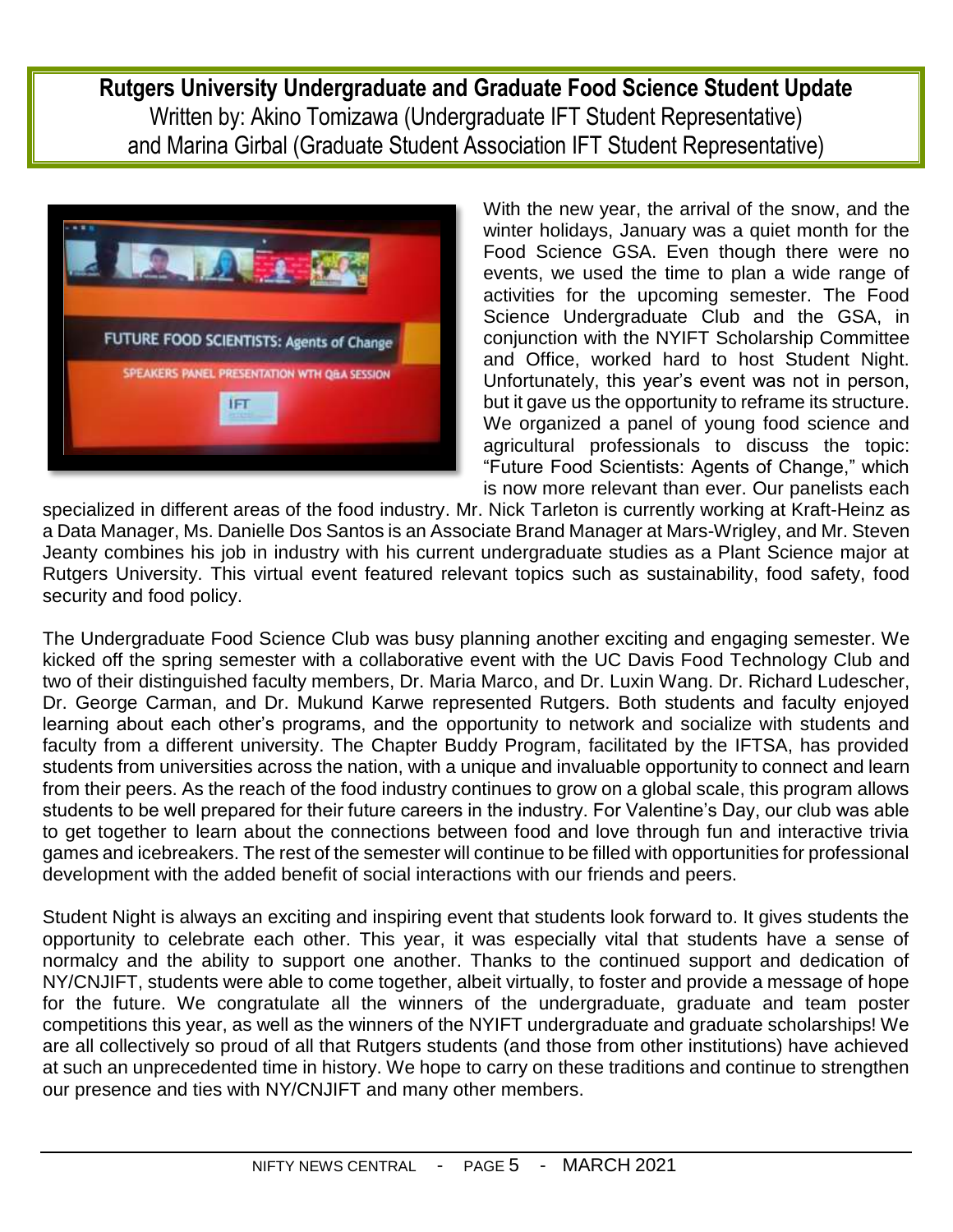# **The Impact of COVID on IFT...** (Cont'd from page 1)

While there is no question cancelling the in-person event was a necessary course of action given the circumstances, it caused a major disruption to our operating model and significant loss in revenue that couldn't be recovered. This required us to reduce staff by 23%, with all remaining staff taking temporary salary reductions and a salary freeze.

Prior to the pandemic, we had embarked on a process to review and evaluate all existing IFT programs. This process became increasingly urgent once we understood the financial ramifications of our post-pandemic future. IFT had more than 90 programs, with new ones being added every year. The sheer volume of activity was stretching our staff and volunteers so far that it was becoming difficult to innovate and adapt to ensure the programs we offered were still relevant and aligned with our purpose. With the reduction in staff and declining revenue, it wasn't feasible to continue programs just because we've always done them. We had to make tough decisions to reduce programs not only to reduce costs, but also to make space for new program development. In doing so, we are able to bring our costs and programs closer to balance with our new reality, create new value for members, grow our community, advance our mission, and plan a resilient strategy to bridge to a brighter future.

It was imperative for us to look at all of our programs objectively to determine if they were delivering enough value and whether IFT was the best place for these programs to reside. Since our staff and volunteers are passionate about and attached to all of our programs, we hired a consultant to facilitate this process with rigor and objectivity. Every program was reviewed across more than 20 different dimensions, including a cost assessment, ROI, member engagement with the program, mission alignment, multi-year trends, duplication of efforts with competing organizations, and more. Ultimately, the process resulted in a recommendation to the Board of Directors to eliminate 14 programs. In addition to these programs, IFT's Food Technology magazine has reduced the number of annual issues from 12 to 11 by combining the December and January issues. In the months ahead, we'll be communicating the details and timing of these program eliminations with relevant program volunteers, stakeholders, and participants.

Despite these challenges, there have been many bright spots in the last year. I'm particularly proud of how quickly staff and volunteers pivoted to create our first virtual annual event and food expo—SHIFT20. While certainly different from the on-site experience, SHIFT20 gave us the opportunity to experiment with new, creative, accessible, and adaptive ways to bring our community together, a trend that will continue in 2021 and beyond. Also, our Global Food Traceability Center has done some exceptional work with the Global Dialogue on Seafood Traceability to develop traceability standards and interoperability guidance for the seafood industry. These are just two of the many valuable activities that have progressed despite the persistence of COVID.

The members you have elected to serve on the IFT Board of Directors have worked diligently to lead us through this crisis while continuing to deliver resources, experiences, networking, and learning opportunities. It hasn't been easy, and the sacrifices have been great, but they have carried the heavy responsibility of making these difficult decisions in order to ensure the organization not only survives but thrives. I am truly grateful for their dedication and leadership during these challenging times.

I would be remiss if I didn't recognize the impact of IFT's conscientious governance and financial management over the years on our ability to weather this storm. Our fiscal responsibility in better times has enabled us to build a sizable reserve fund that has become a lifeline for the organization to operate through this challenge efficiently yet confidently. Without it, we would be in a much more dire state. While it certainly isn't ideal to be operating at a significant revenue deficit augmented by our savings, we are fortunate to be able to continue advancing our mission and supporting the monumental work of the science of food community.

I often say, let's not waste this crisis, and I truly mean it. The challenges have been great, but our collective resolve is greater. Our leadership team remains committed to bringing our community exceptional programming, networking, learning opportunities, ways to volunteer and give back, and more. We are in this together. I am confident that through these trials, IFT will adapt and grow and emerge stronger than ever.

*Reprinted from IFT's Blog:* <https://www.ift.org/news-and-publications/blog/2021/the-impact-of-covid-on-ift>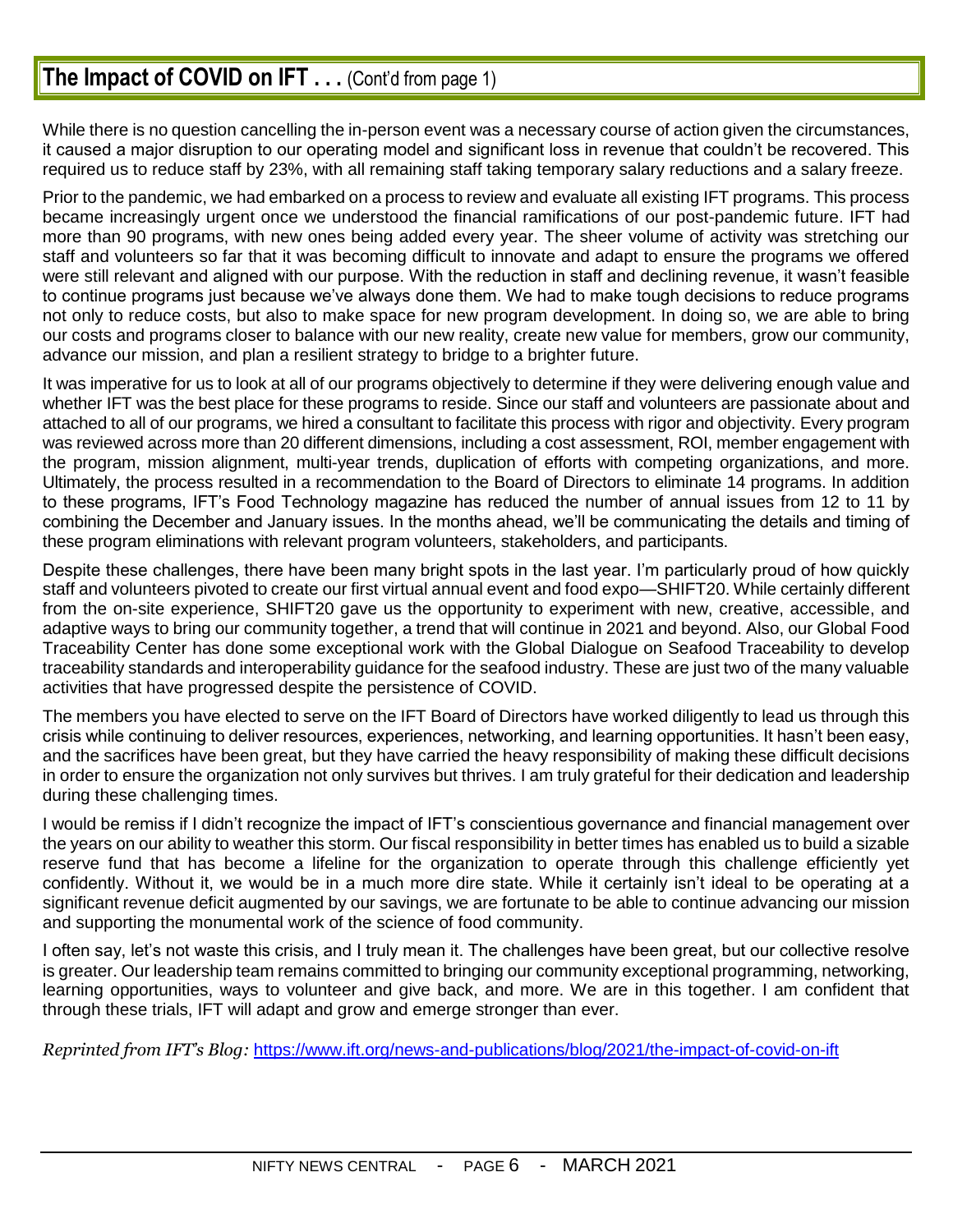## **EMPLOYMENT REFERRAL SERVICE**

#### **TO PLACE A POSITION WANTED OR POSITION AVAILABLE AD**

To place a **POSITION WANTED** ad you must be a member of the NY/CNJ IFT. Contact the NYIFT at 201-905-0090 for details.

**Corporate Sponsors** of the NY/CNJ IFT can place a **POSITION AVAILABLE** ad at no charge. The fee to post a **POSITION AVAILABLE** ad, if your company IS NOT a NY/CNJIFT Corporate Sponsor, is **\$200** per ad, per month. To become a Corporate Sponsor contact Gerri Cristantiello, NYIFT Office at 201-905-0090.

**NOTE:** Positions will be removed after 3 months unless you contact NYIFT to continue to have your posting listed.

**TO RECEIVE INFORMATION FOR THESE JOBOPENINGS** Contact Gerri Cristantiello NYIFT Office: 201-905-0090 Email: nyiftoffice@optonline.net

## **POSITIONS AVAILABLE**

**A-1032 TECHNICAL SERVICE LEAD – FOOD AND NUTRITION** – This position is entrepreneurial and has the ownership mindset of creating a startup business in a safe environment with the funds and resources from within the company. S/he is responsible for developing food and beverage prototypes to showcase Sun Chemical colors and technologies. S/he leads technical support to customers and sales team on color evaluation in food applications. S/he manages a portfolio of customer projects, prioritizes and allocates resources in alignment with business strategy. The Technical Service Lead works closely with Sun Chemical R&D, analytical and technical services in pigment group to fully leverage existing capabilities and resources.

[Click for a complete job description, position requirements](https://careers-sunchemical.icims.com/jobs/4614/lead-tech-serv-food-%26-nutrition/job?iis=Social+Networks&iieid=pl1610629877313e6008&mobile=false&width=1512&height=500&bga=true&needsRedirect=false&jan1offset=-300&jun1offset=-240) and how to apply [Click for a complete job](https://careers-sunchemical.icims.com/jobs/4614/lead-tech-serv-food-%26-nutrition/job?iis=Social+Networks&iieid=pl1610629877313e6008&mobile=false&width=1512&height=500&bga=true&needsRedirect=false&jan1offset=-300&jun1offset=-240)  [description, position requirements](https://careers-sunchemical.icims.com/jobs/4614/lead-tech-serv-food-%26-nutrition/job?iis=Social+Networks&iieid=pl1610629877313e6008&mobile=false&width=1512&height=500&bga=true&needsRedirect=false&jan1offset=-300&jun1offset=-240) and how to apply

**Job Location:** Carlstadt, NJ or Cincinnati, OH

**A-1031 FOOD SCIENTIST/BIOCHEMIST: Part-Time - Divi's Laboratories (USA) Inc.** is seeking a Part-Time Food Scientist/Biochemist with experience in Food Science, Nutrition, Vitamins, and Supplements. This position will assist the Technical Director, assist with sales and customers on technical and application related questions, join on customer visits, assist with contract manufacturing operations; QC Review technical sales documentation, perform sales training, and ensure FSMA/FSVP compliance updates. **Job Location:** Partially remote, monthly attendance at the office in Florham Park, NJ required. For information or to apply contact Denise Catini at [d.catini@divisnutra.com.](mailto:d.catini@divisnutra.com) (11/20)

**A-1030 SQF (SAFE QUALITY FOOD) COORDINATOR: Part Time** – **Perimondo** is seeking a Part-Time Safe Quality Food Coordinator. This position is responsible for maintaining and coordinating the creation of documents required in our QMS (Quality Management System). Additionally, this position is responsible for coordinating and tracking activities required to maintain our SQF Certification. Must work independently. Good knowledge of food safety regulations and some lab experience is an advantage. [Click](https://www.indeed.com/job/sqf-coordinator-part-time-08a43388016855db)  for Complete Job [Details and Application Process.](https://www.indeed.com/job/sqf-coordinator-part-time-08a43388016855db)

**Job Location: Florida, NY - (11/20)**